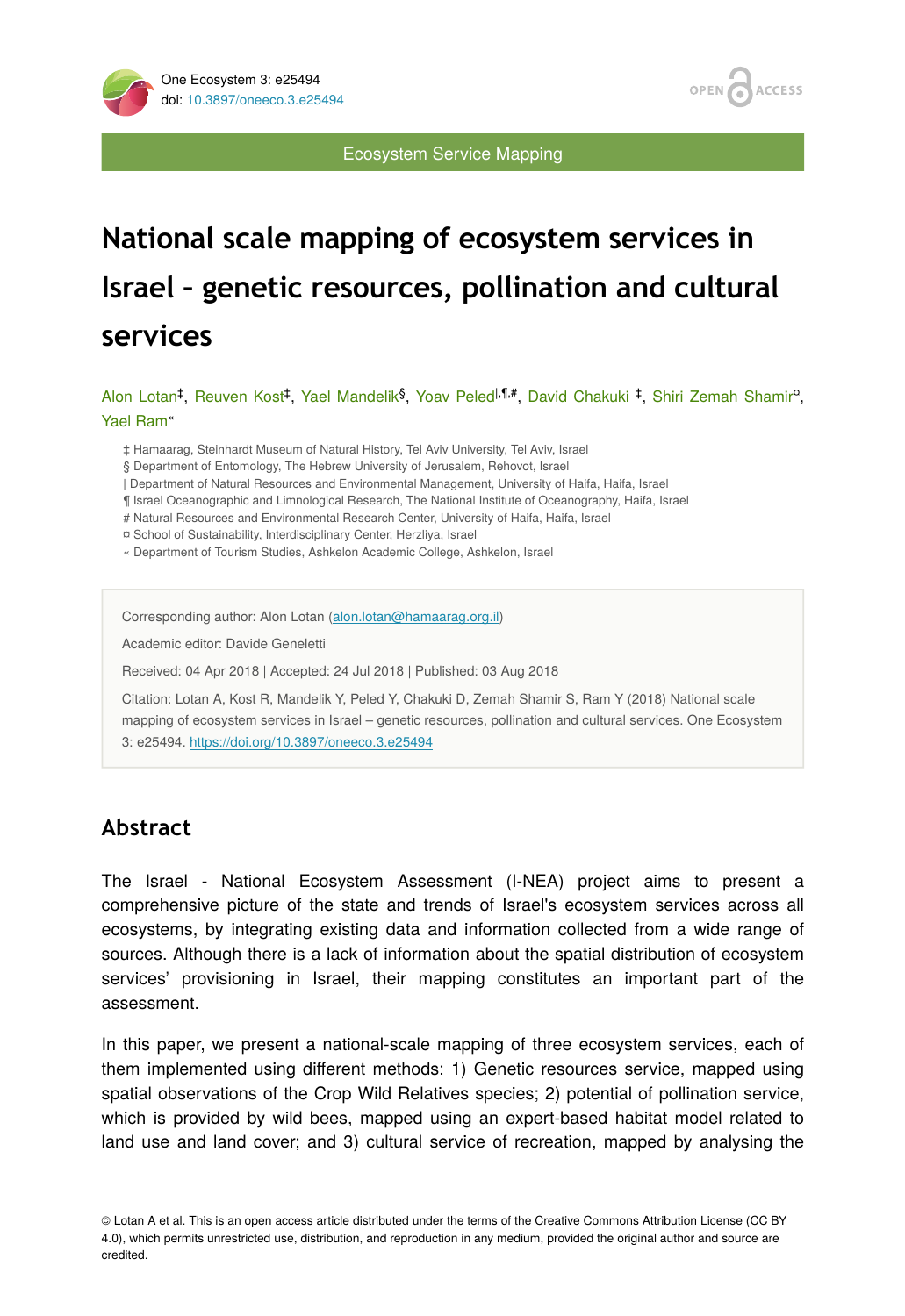distribution of geotagged digital photographs uploaded to social media resources. The derived maps visualise, for the first time in Israel, the spatially distributed values of the three ecosystem services. Supply hotspots with high values for all three services were identified, as well as spatial differences amongst the ecosystem services. These nationalscale maps provide overlooked insights and can be very useful for strategic discussions of stakeholders and decision-makers but should be regarded with caution given existing knowledge gaps and possible inaccuracies due to data scarcity and low resolution.

## **Keywords**

Ecosystem services mapping, national ecosystem assessment, crop wild relatives, wild bees, cultural ecosystem services, recreation, geotagged photos, ESMERALDA

## **Introduction**

Nationwide assessment and mapping of ecosystem services (ES) are considered as key elements for supporting the maintenance and restoration of ecosystems and their services at the national scale and, therefore, are part of several EU initiatives (Maes et al. 2016). Maps of ES can help spatial planning and decision-making by indicating where to improve ES provision and where to prioritise nature and biodiversity conservation (Burkhard and Maes 2017), questions which are of high importance in a densely populated country such as Israel. In addition, mapping ES has several advantages as an advocacy and awarenessraising tool (Jacobs et al. 2016). However, the number of studies that deal with ES in Israel, though rising, is still relatively low, especially those that include mapping, and all of them have been conducted at a local or landscape spatial scale. These include stakeholders, management and planning (e.g. Cohen-Shacham et al. 2011, Orenstein et al. 2012, Portman and Elhanan 2016, Sagie and Ramon 2015), economic valuation (e.g. Divinsky et al. 2017, Fleischer et al. 2018, Peled et al. 2018), modelling (e.g. Koniak et al. 2010) and mapping (e.g. Fleischer et al. 2018, Lotan et al. 2015, Portman and Elhanan 2016).

The Israel National Ecosystem Assessment (I-NEA) project was designed to increase the general public's awareness of the multifaceted values of nature and the human dependence on functioning ecosystems and to produce an information base that can assist managers, decision- and policy-makers to incorporate the value of ES and biodiversity into planning processes, land management and policy. In order to accomplish these goals, the land and marine areas of the country were classified into six types of ecosystems (Mediterranean landscape, desert, marine, inland waters, agricultural and urban) and a multidisciplinary professional assessment team – thirty-five lead authors and more than one hundred contributing authors and assistants – was recruited. Following the Millennium Assessment (MEA 2005) and the UK-NEA (UK-NEA 2011), the Israeli project aims to integrate all relevant existing data and information collected from a wide range of sources. The I-NEA is led by HaMaarag (Israel's National Nature Assessment Program) and the working process is supervised by a scientific committee. A stakeholder council, composed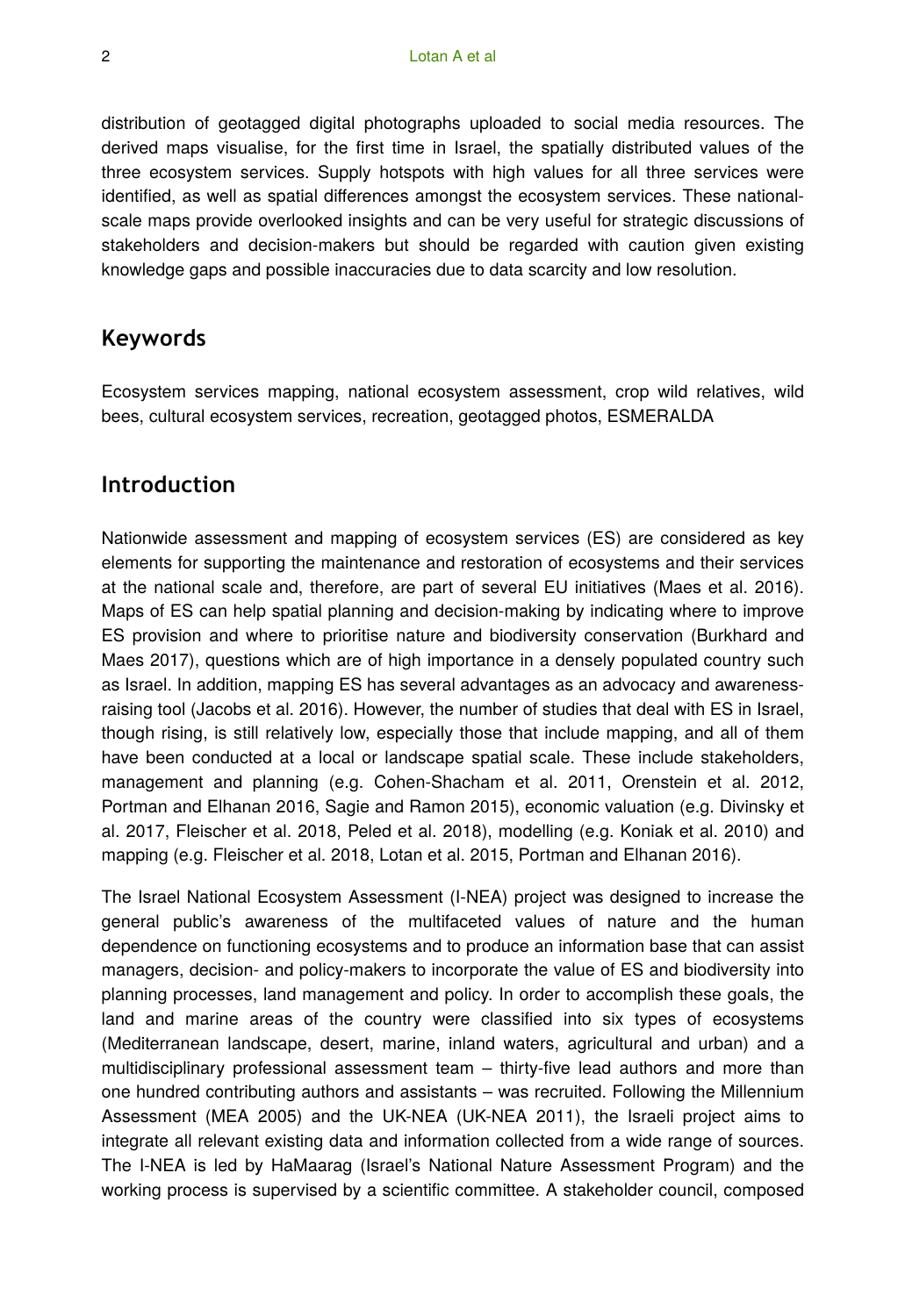of representatives from various national and local government departments and other authorities as well as NGOs, escort the assessment work. During the initial stage of the process, the conceptual framework, as well as a list of nine provisioning services, ten regulating services and three types of cultural services, were established. Some of the key findings from all chapters are already presented in an interim report that was published at 2017 (Lotan et al. 2017).

As part of the I-NEA, we have mapped the different types of Israeli diverse ecosystems and, for the first time for Israel, several national-scale ES. Since the national-scale spatial information in Israel is limited and there is a lack of maps for ES in an Israeli context, the main goals of this work were to present the ability to produce reliable maps of nationwide ES in Israel and to visualise some of the assessment findings in a spatial manner. In this paper, we present the process and method used for mapping three ES, representing the three categories of ES – provisioning (genetic resources), regulating (pollination) and cultural (recreation). These services were chosen in order to provide a diverse example of services types and methods and are also based on existing data and the needed expertise.

#### **Genetic resources**

Under the scope of provisioning ES, genetic resources in the form of Crop Wild Relatives (CWRs) are considered an important benefit to human well-being. CWR are wild species which are closely related to domesticated crops, with genetic traits that might aid to crop improvement. Israel is considered a global CWR hotspot (Castañeda-Álvarez et al. 2016, Vincent et al. 2013). Located within a geographical transitional zone with four climatic regions, it is home to some 2,700 plant species, of which over 300 have been identified as CWR (Barazani et al. 2008). The main use of the genetic resources of CWR in Israel is for R&D purposes, including selective breeding with an emphasis on pest tolerance abilities and various diseases or development of unique products. Such utilisation renders Israel's genetic resources as an intermediate ecosystem service, contributing to final provisioning ES such as food crops or ornamental products (Anikster et al. 2005, Hadas et al. 2009, Leonard et al. 2004).

#### **Pollination**

Pollination plays a key role in maintaining the functional integrity of most terrestrial ecosystems: an estimated 88% of all angiosperm species are animal-pollinated (Ollerton et al. 2011) and the reproduction in many plant populations is by pollen, limited and likely affected by changes in pollinator communities (Ashman et al. 2004). Pollination is also critical for human food supply: 77% of the leading global food crops depend on animal pollinators to produce yield (Klein et al. 2007). These include the majority of edible fruits, nuts and seeds. Yield quantity and quality are positively affected by adequate pollination, including the number, weight, size, shape, nutritional value and shelf life of fruits or seeds (Eilers et al. 2011, Brittain et al. 2014, Klatt et al. 2013).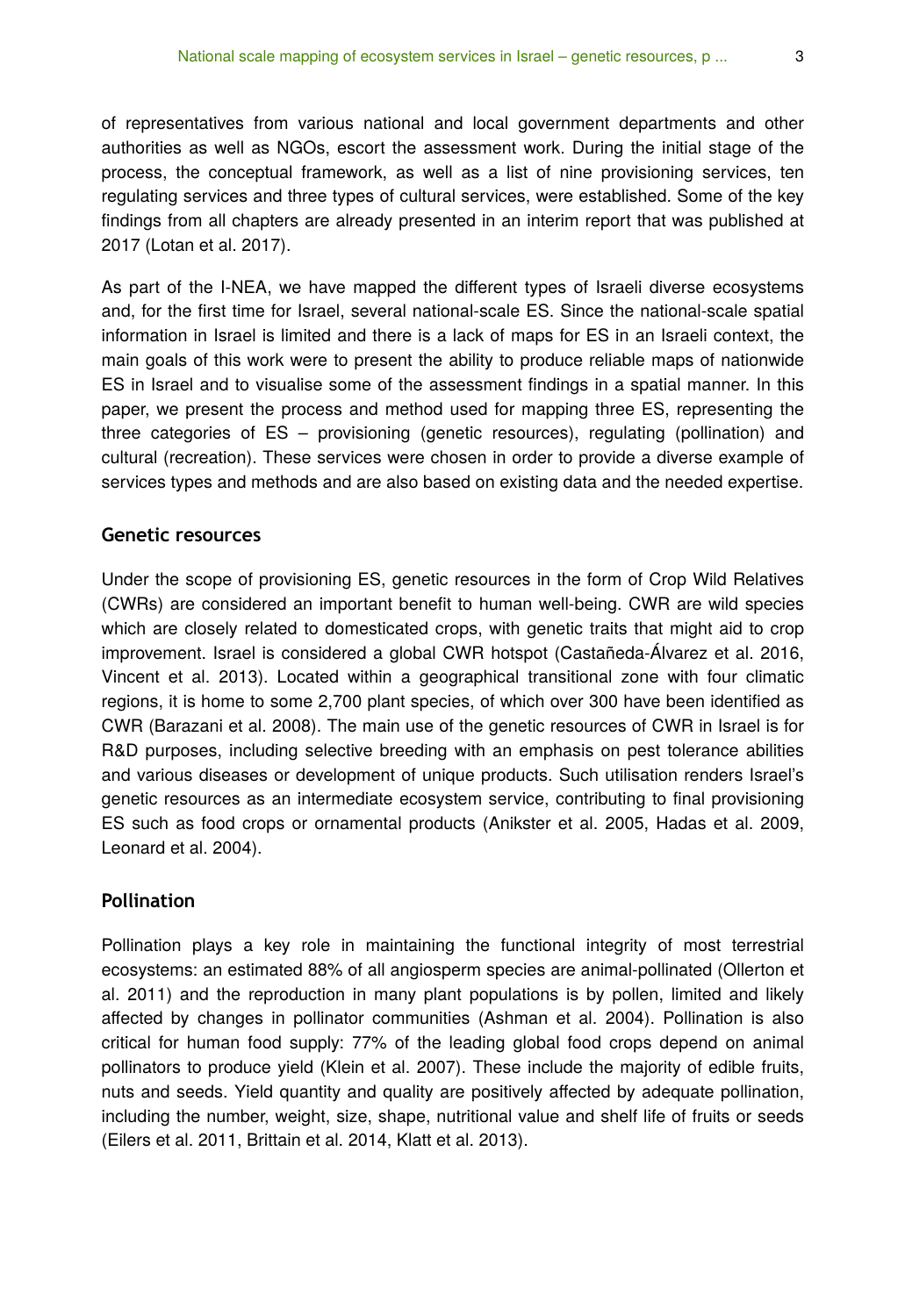Crop pollination relies mainly on managed colonies of the domesticated honey bee (*Apis mellifera*) (Delaplane and Mayer 2000). However, this species is becoming increasingly difficult to manage mainly due to the combined effects of parasites, diseases and pesticides (Williams et al. 2010, Smith et al. 2013). In addition, honey bees do not pollinate all crops efficiently and supplementary pollination may be needed (Garibaldi et al. 2013). Wild bees have been shown to contribute substantially to the pollination of a variety of crops (Klein et al. 2007) and to provide a safety net in the event of honey bee colony collapses (Winfree et al. 2007). The diversity of wild pollinator communities can make them more efficient than a single pollinator species (Blüthgen and Klein 2011) and more resistant to environmental changes (Winfree and Kremen 2009, Garibaldi et al. 2011). Hence, there are functional benefits attached to conservation of diverse pollinator communities in arable landscapes.

In Israel, a hot spot of bee diversity (Delaplane and Mayer 2000), rich and abundant bee communities were found inhabiting agricultural landscapes (Pisanty and Mandelik 2015). Wild bees were found to contribute significantly to the pollination of some crops, mostly in fields surrounded by natural and semi-natural habitats (Pisanty et al. 2014, Pisanty et al. 2016). Main crop pollinators were found to be generalist foragers, ground nesters, of small and medium body size (Pisanty and Mandelik 2015).

### **Cultural services**

The main benefits that people gain from open spaces and nature in Israel are physical (recreation, travels and sports activities) alongside aesthetics (experiencing the natural view and landscapes) and educational outputs (Central Bureau of Statistics (CBS) 2016a). These open spaces and natural areas are mainly located outside the urban areas of Israel and are characterised by an amalgam of man-made (agriculture) and natural ecosystems (Mediterranean landscape, desert, marine and inland water).

Tourism and recreation can be assessed quantitatively and frequently considered as tangible dimensions of cultural ES (Hernández-Morcillo et al. 2013). Previous analysis of tourism and recreation as benefits of cultural ES in Israel revealed that they are mainly consumed by domestic tourists and recreationists. The National Park Authority data revealed that only 15 percent of more than 4M visitors to natural sites were international tourists and only 17% of the 2M nights in rural accommodation were booked by international tourists (Central Bureau of Statistics (CBS) 2016b). However, the accessibility to cultural ES in Israel is dependent on the availability of private cars, due to only partial coverage of the public transportation system and to the state legislation that restricts public transport services in weekends and Jewish religious holidays.

The above information and more were collected throughout the I-NEA in order to have an idea about cultural ES use in Israel. However, none of these data could be expressed in a continuous, spatial manner and not in a national scale.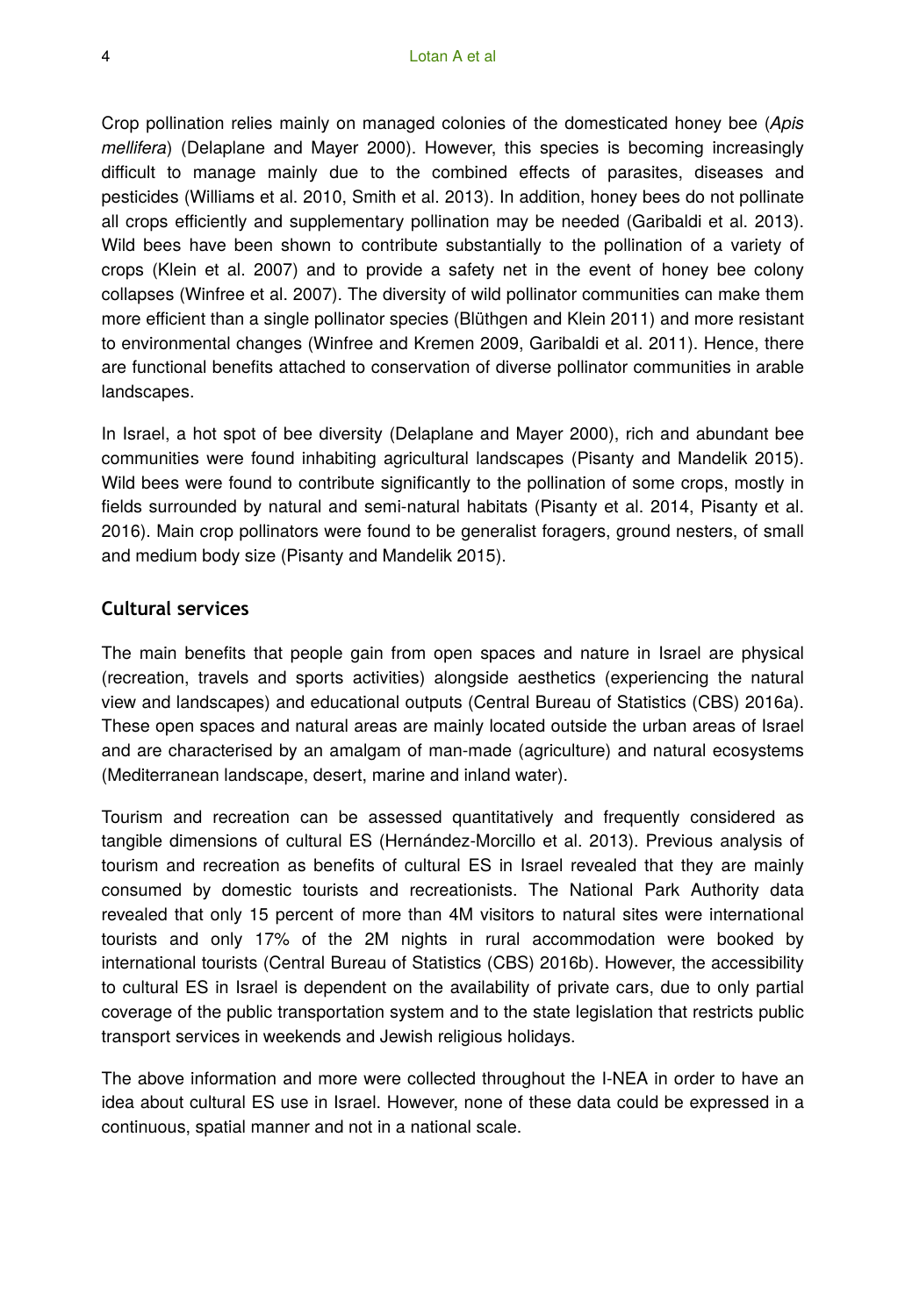## **Materials and Methods**

The three mapping processes were based on existing data and knowledge but, in each of them, a different method was used: plant-species observation density for genetic resources; expert-based habitat model for pollination; and geotagged photo density for recreation. All analyses and production of maps were performed using ArcGIS 10.4 (ESRI 2016).

#### **Genetic resources**

Mapping of CWR in Israel was based on species with genetic similarity to known cultivated crops, as classified by Barazani et al. (2008), which included 323 species. Amongst them, 137 species were selected based on their ability to breed with cultivated species with varying success rates. These CWR species were used as a proxy for the potential of genetic resources of Israel's flora. Distribution data of these species were gathered from the Israeli Biodiversity Information System (BioGIS) website [\(http://www.biogis.huji.ac.il\)](http://www.biogis.huji.ac.il), which hosts various datasets of species observations and collections. A total number of 19,829 plant observations were selected from 1985-2017, including observations for which no specific date was specified and their coordinates were imported to a GIS software. Duplicate observations of the same species over different periods were omitted. In addition, past observations in natural areas, which today are urban, were also removed. The land of Israel was divided into 25  $km<sup>2</sup>$ -sized grid cells and the density of the selected CWR species occurrences was then calculated for each grid cell.

### **Pollination**

For mapping the potential of wild bee pollination service on a national scale, we used a Land Use/Land Cover (LULC) map that was produced for the I-NEA as part of the mapping of Israel ecosystems (see Table 1 for the LULC types and more details in Lotan et al. 2017). In order to evaluate the contribution of different LULC types to the richness and abundance of wild bee communities, as a proxy to their delivery of pollination service to agriculture, we followed Kennedy et al. (2013) and focused on the seasonal availability of two main resources, known to shape pollinator communities (Michener 2007).

- 1. Foraging resources for each LULC type, we estimated a) the relative amount of time during which flowers are available out of the overall wild bee activity period in Israel (February till October); and b) the relative abundance of flowers per unit area on average (0-1 scale). To obtain a score for foraging resources, we multiplied the relative time by the relative abundance estimates for each LULC category.
- 2. Nesting resources for each LULC type, we estimated the relative availability of nesting resources for above- and below-ground nesters (0-1 scale). We averaged the values for the two nesting guilds to obtain a final score for nesting resources.

Finally, for each LULC category, we averaged its foraging and its nesting scores to obtain a final score of LULC-suitability for wild bees. In the Agricultural land-uses, we deducted a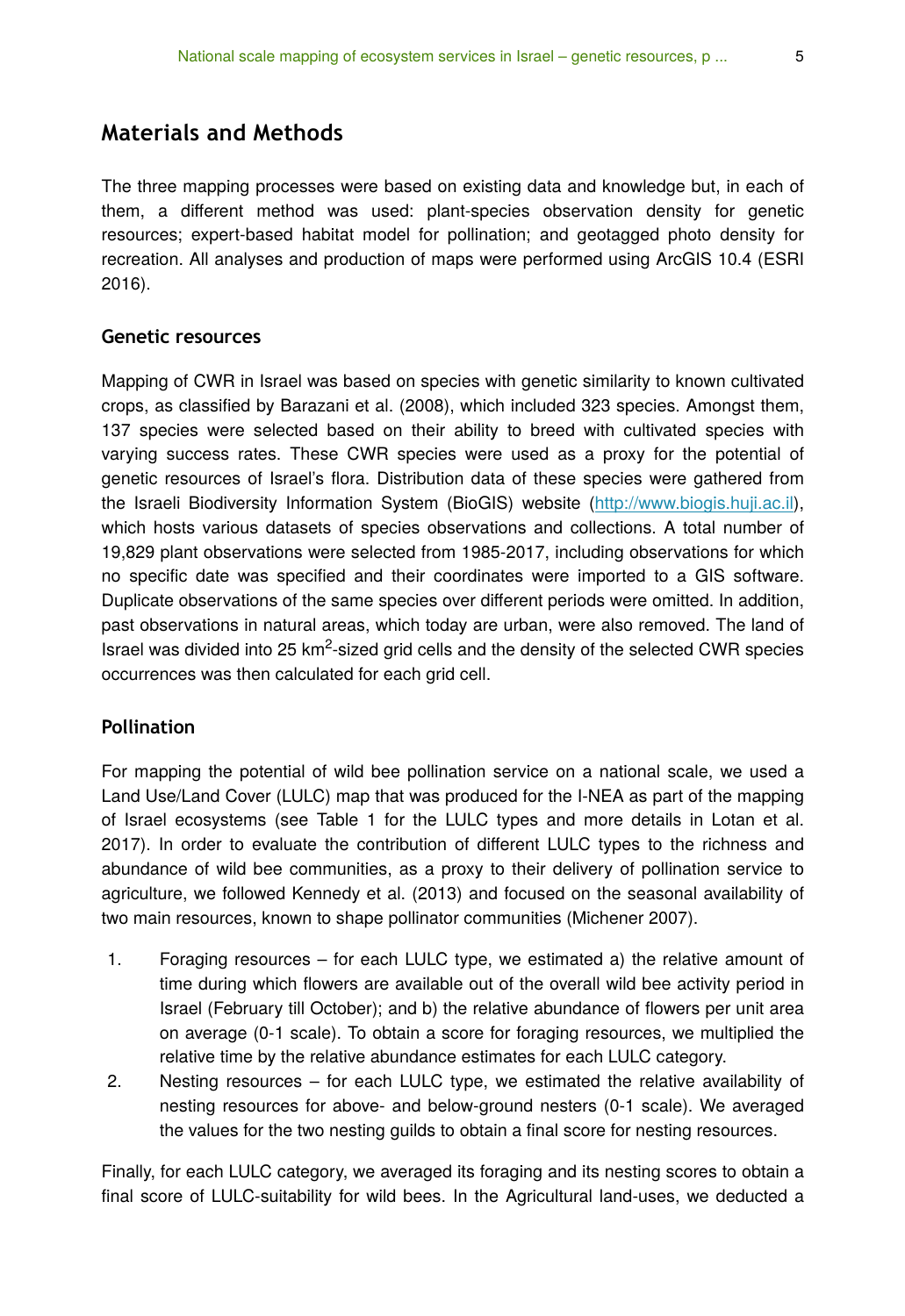relative "pesticide penalty" (0-1 scale) from the scoring obtained, that was determined based on expert opinion. The final scores were then converted to relative ranks (Table 1) that were used for the creation of the map.

Table 1.

Land use/land cover types used in this work, their final scoring and relative rank, representing their expected relative contribution to wild bee richness and abundance, as a proxy to the delivery of pollination service (from 1- the lowest to 11- the highest). Scoring is based on the seasonal availability of foraging and nesting resources while accounting for pesticide use (see the method section for more information).

| Land use/land cover type                                           | <b>Final scoring</b> | <b>Relative rank</b> |
|--------------------------------------------------------------------|----------------------|----------------------|
| Vegetable fields                                                   | 0.01                 | 1                    |
| Cereal fields*1                                                    | 0.03                 | $\overline{2}$       |
| Deciduous orchards                                                 | 0.03                 | 3                    |
| Olive groves*1                                                     | 0.08                 | $\overline{4}$       |
| Non-deciduous (evergreen) orchards*2                               | 0.09                 | 5                    |
| Dense coniferous (mainly pine) forest                              | 0.20                 | 6                    |
| Fallow and disturbed land                                          | 0.36                 | 7                    |
| Mediterranean shrubland (Maquis)                                   | 0.47                 | 8                    |
| Dwarf shrubland ('Batha', dominated by perennials)                 | 0.51                 | 9                    |
| Sparse coniferous (mainly pine) forest with understorey vegetation | 0.51                 | 10                   |
| Grassland (dominated by annuals)                                   | 0.59                 | 11                   |

An underlying assumption in our work is that there is a positive relation between bee richness and abundance in land-uses surrounding agricultural fields and the delivery of pollination services to these fields. In making this assumption, we relied on the tendency of main crop pollinators to enter agricultural fields from the surrounding natural/semi-natural habitats (Pisanty and Mandelik 2015) and on the high spatio-temporal complementarity found in pollination activity of main wild crop pollinators (Pisanty et al. 2016).

#### **Cultural services**

Cultural ecosystem services are difficult to assess due to their intangible nature and measuring or mapping the potential, demand and flow are not trivial (Burkhard et al. 2014). One inherent difficulty is to establish a clear relationship between possible cultural ecosystem service and certain elements of the ecosystem and its functions (Hernández-Morcillo et al. 2013). For example, the reason that brings a visitor to a certain site could be either aesthetic, spiritual or recreational activity or even all three of these.

While the open spaces of Israel are a valuable source of cultural ecosystems services, the actual number of their beneficiaries is unknown, especially in free of charge areas (such as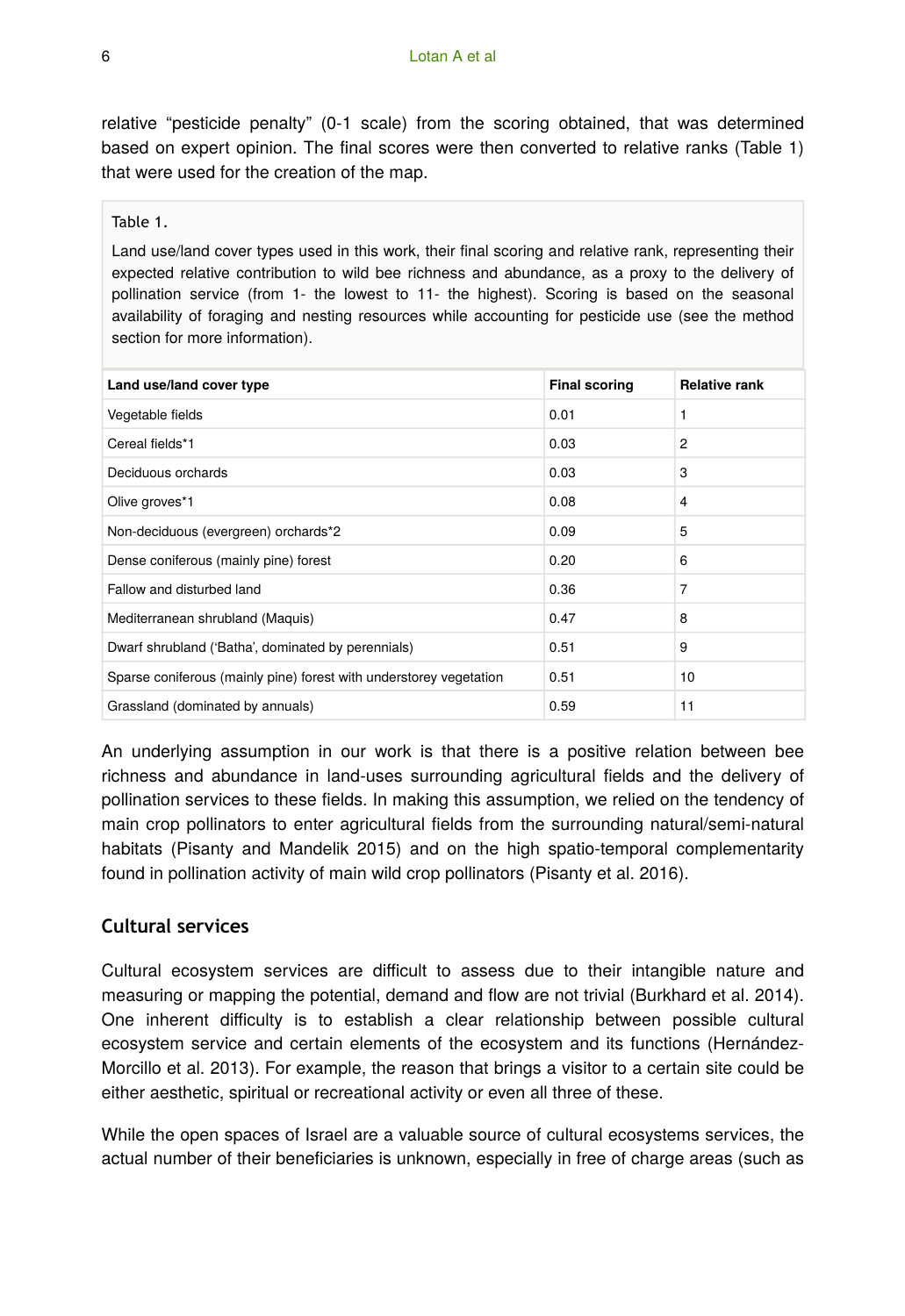beaches, inland water bodies, forests and the desert). Therefore, the cultural ecosystems evaluation required proxies for usage patterns and visitation numbers in open spaces.

One of the indirect options to evaluate the use of physical environments, including natural ones, is using big data, more specifically geotagged photos (Oteros-Rozas et al. 2017). Social media websites (e.g. Flicker) were found before as reliable sources for estimating the number of visitors to natural areas in several studies (for a short review, Tenkanen et al. 2017). Therefore, this approach was used to estimate visitation patterns in the present study. The advantage of relying on photo-related metrics associated with cultural ecotourism was derived from their being based on comparable units (number of photos) with specific spatial identifications. Thus, it enables the comparison of different ecosystems. Furthermore, sharing photos of ecosystems and biodiversity by social media indicates aesthetic and inspirational importance of these elements. Nevertheless, here we consider the geotagged photo density as a proxy for recreational use pattern of Israel open spaces.

Using Panoramio, a location-centric landscape-orientated photo sharing service owned by Google (closed in November 2016), all geotagged photos that were taken between 2005-2016 in the open areas of Israel (protected, non-protected, natural and man-made) were imported to GIS software. Photos that were taken within urban areas (including small settlements) were excluded due to the high representation of manmade, artificial objects. The remaining photos  $($   $\sim$  27,000 photos), representing various types of nature-orientated recreational activities, were used for the mapping. The density of these photos was mapped using the kernel function (Silverman 1986) with a search radius (bandwidth) of 5 km and a resolution (cell size) of 100 m.

## **Results**

#### **Genetic resources**

Fig. 1 presents the mapping of 137 CWR species in Israel, based on the classification of Barazani et al. (2008). According to the produced map, several hotspots are clearly visible, mainly in the Golan Heights, the Upper Galilee, Mount Carmel and the area close to Jerusalem. The observed distribution of CWR is in accordance with spatial land use patterns, where developmental pressure is low in the observed hotspots. In addition, the distribution pattern adheres to certain geographic and climatic factors observed in Israel: the majority of the hotspots are characterised by relatively high-altitude locations and high precipitation. The observed hotspots also correspond to spatial concentrations of general species richness (Levin and Shmida 2007).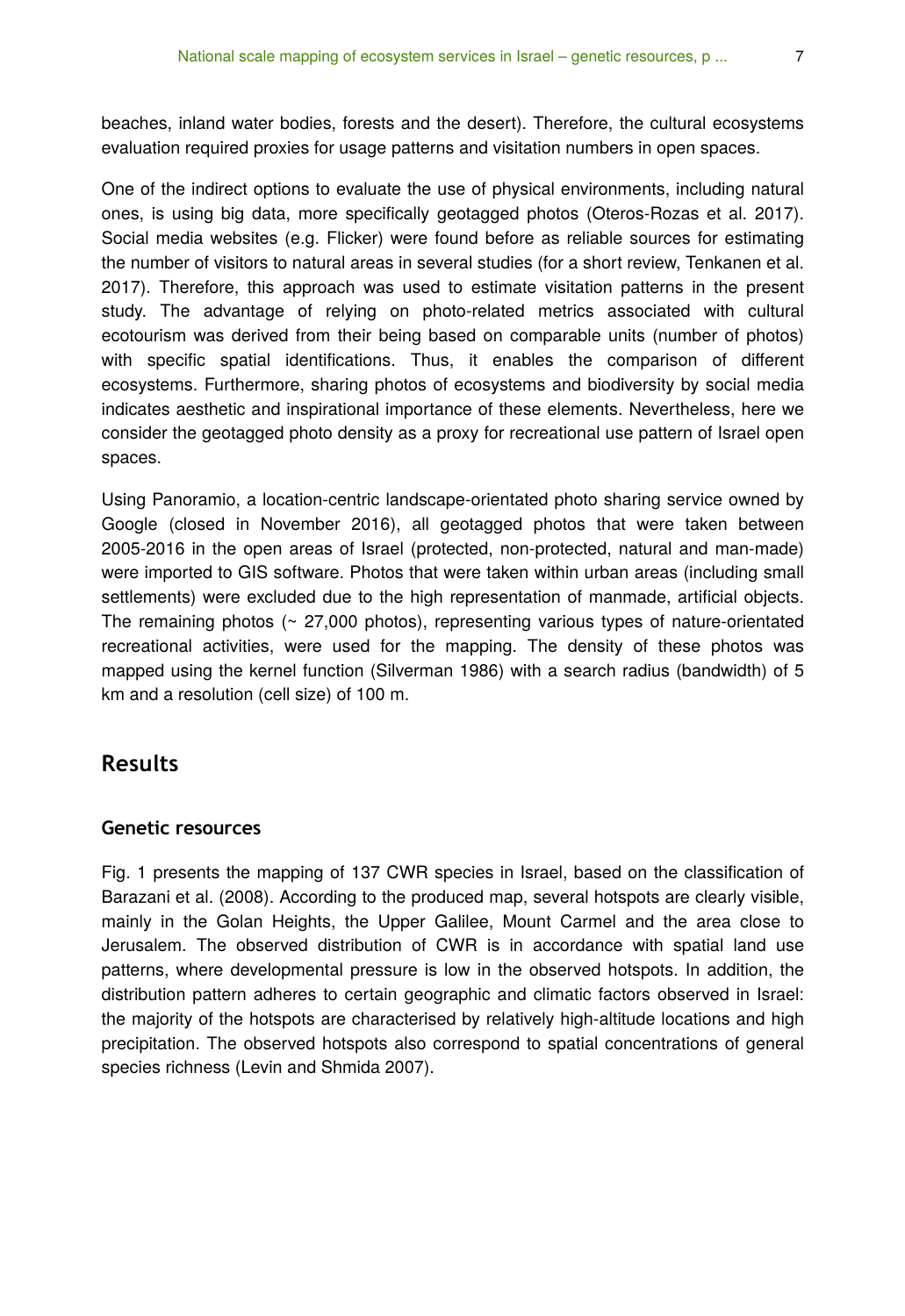

#### Figure 1.

Density of Crop Wild Relative (CWR) species, having relatively high breeding capability with domesticated species, in 25 km<sup>2</sup> area units. Mapping is based on plant species observations taken from BioGIS website (1985-2017).

## **Pollination**

The mapping of pollination service by wild bees in Israel was based on a scoring and ranking approach. We found that different land-use categories may vary considerably in their expected contribution to the richness and abundance of wild bee communities (Table 1). Two main patterns emerged from our scoring process. First, agricultural land-uses are ranked lower compared to natural and semi-natural land-use types. This is due to the "pesticide penalty" applied to the agricultural land-uses and their relative short bloom period compared to natural/semi-natural land-uses. Second, regenerating semi-natural habitats, namely sparse pine forests with regenerating understorey vegetation, may have higher value for wild bees compared to natural perennial-dominated land-uses. Accordingly, mapping the contribution of different land-uses to wild bee richness and abundance and to the expected delivery of pollination service, shows the highest values in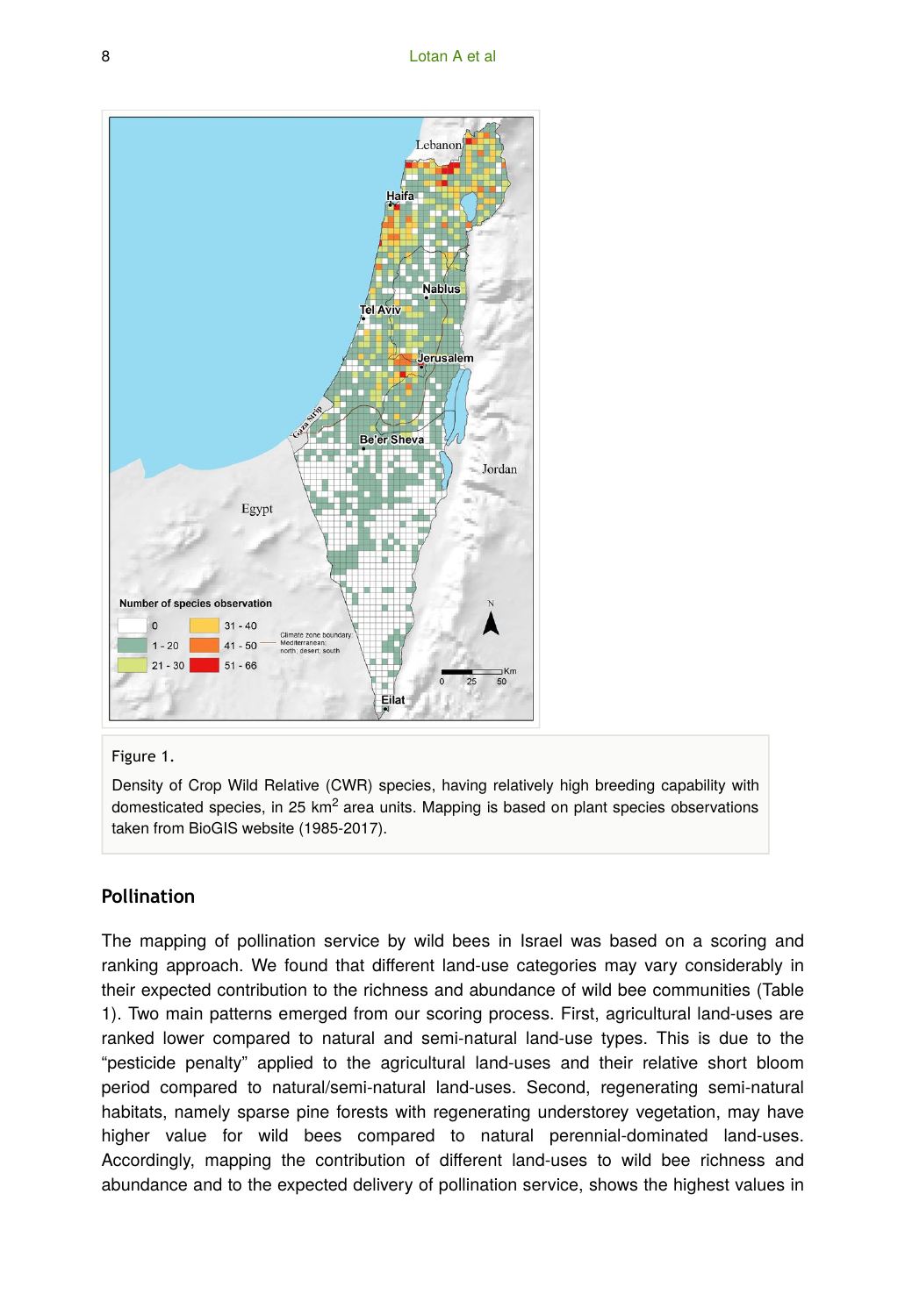regions characterised by dwarf shrubland dominated by annuals, as in the Golan Heights (Fig. 2). Areas with high amounts of natural/semi-natural habitats, such as the Judean foothills and upper Galilee have also high values, while areas that are developed and/or used for agriculture, such as most of the coastal plains and the northern valleys, have the lowest contribution to wild bee communities and pollination services.



#### Figure 2.

Relative contribution of Israel's open landscapes to wild bee communities as a proxy for the delivery of wild bees pollination service. The LULC-related ranks are presented in Table 1.

#### **Cultural services**

The map of Panoramio-geotagged photos in open spaces in Israel (Fig. 3) shows an irregular pattern of distribution of photos. The two most popular natural environments are pine forests (which are mostly man-made) that are surrounding the urban centres of Israel (Tel Aviv, Jerusalem and Haifa) and natural inland water bodies (Sea of Galilee and the Dead Sea). Additionally, water springs in northern Israel and the Golan Heights and oases in the desert attracted many photos and consequently suggested many visitors.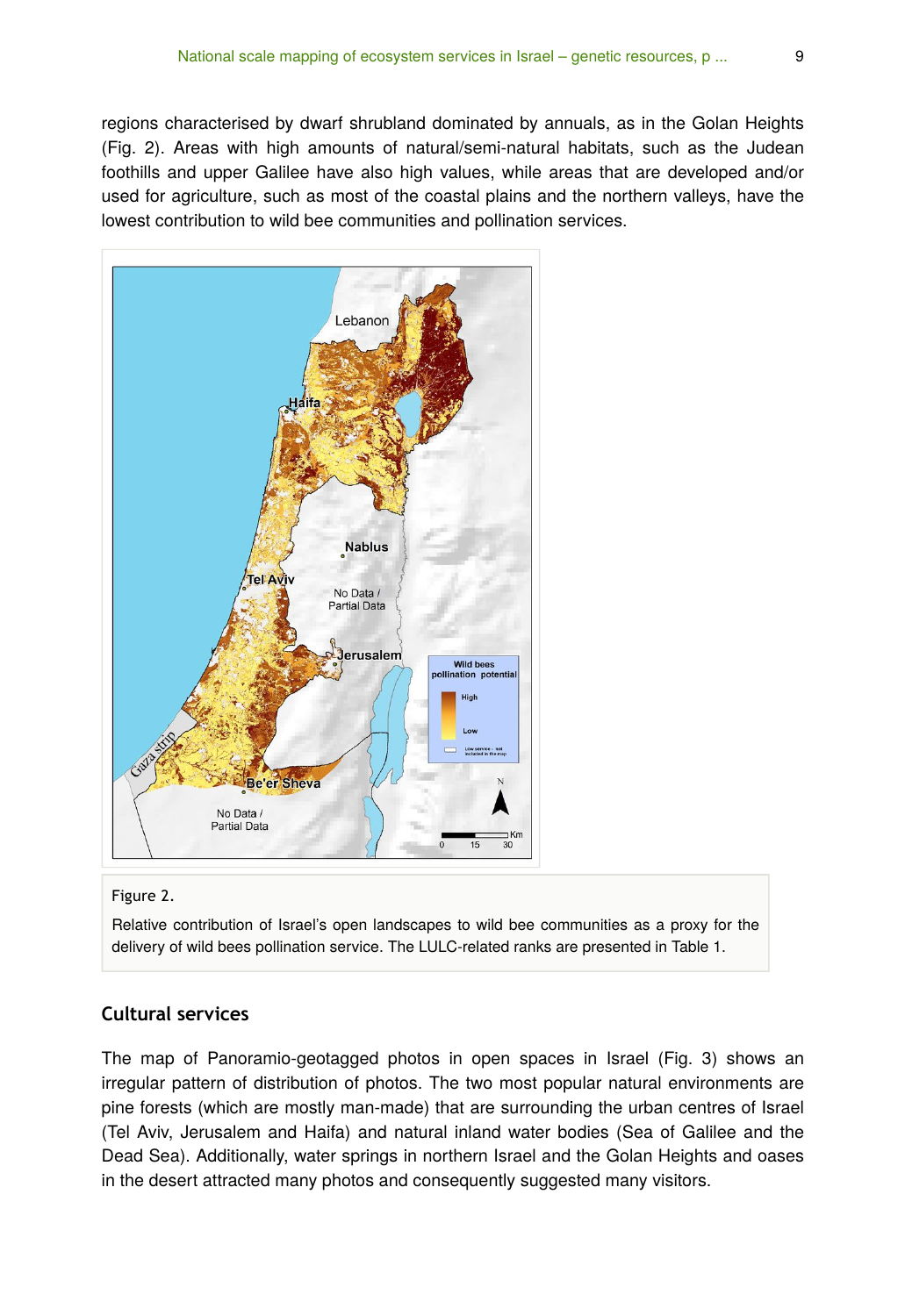

#### Figure 3.

Density of geotagged photo taken from Panoramio website (2005-2016). Mapping was done using kernel function with a search radius of 5 km and a resolution of 100 m.

## **Discussion**

In this paper, we present the mapping of three ES on a national scale for the first time for Israel. However, the methods that were carried out display some drawbacks as well as advantages. Regarding **genetic resources**, the benefit of the mapping method presented in this article is its reliance on observed *in-situ* occurrences of CWR species, as opposed to modelling methods such as Species Distribution Modelling. The main drawback, however, is that observed records are, in part, the result of collection and cataloguing priorities, which might give skewed values. In addition, the product of this analysis is limited to current genetic potential of CWR species and does not include future discoveries. The analysis also does not include the quantifiable rarity of CWR species. Therefore, it is advised that such mapping procedure will be enhanced by complementary modelling methods.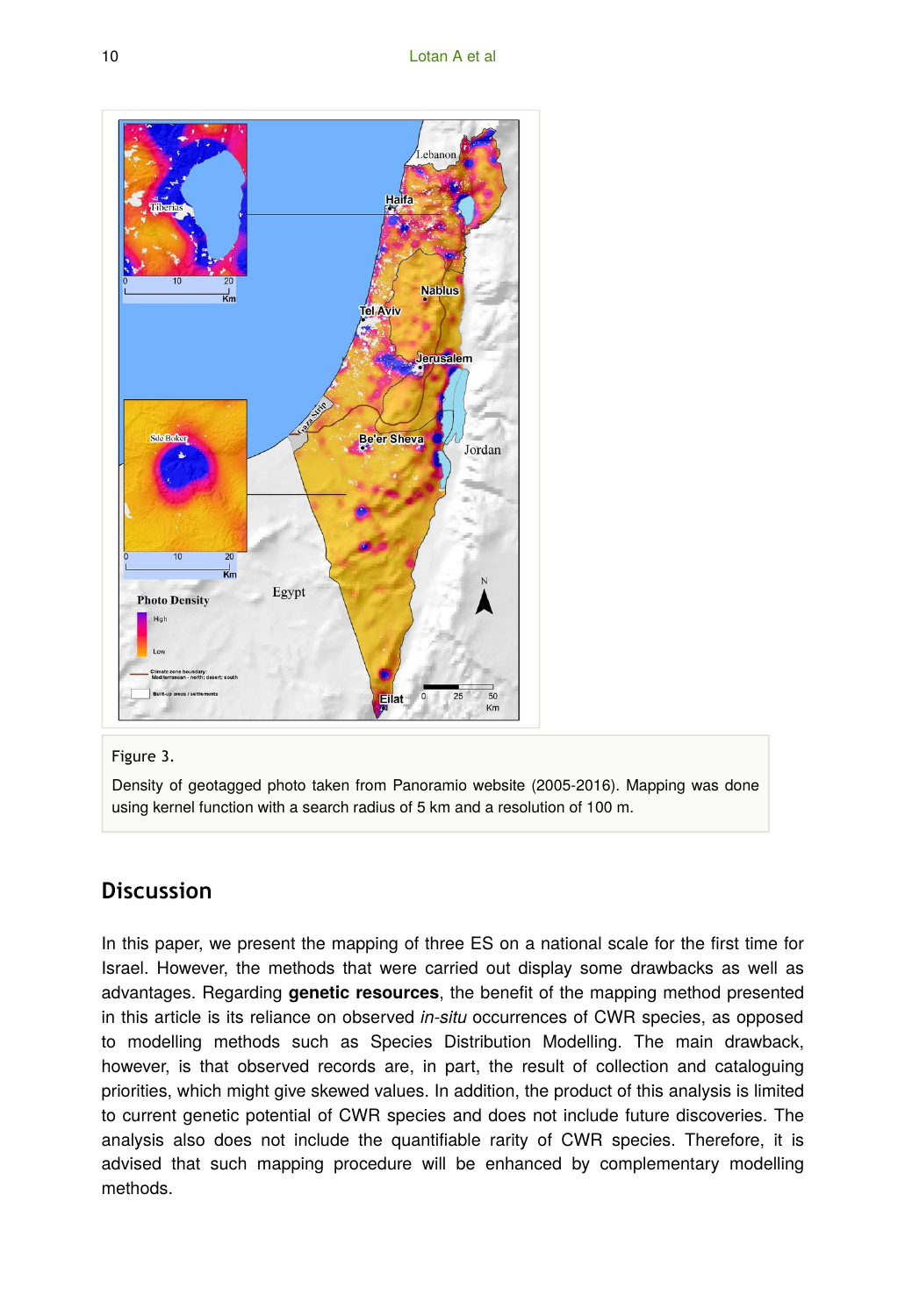While the mapping process of the **pollination** service is based on the ecology of wild bees of Israel, it has some practical and conceptual limitations; these limitations should be addressed in future work:

- 1. Pollinator classification: A) There is no distinction between different pollinators in their potential contribution to crop pollination. However, we know that wild bee species vary considerably in their tendency to enter agricultural fields and their efficiency in pollinating crops (Pisanty and Mandelik 2015). B) We assume that all pollinators inhabit natural/semi-natural habitats and only enter agricultural fields to forage; however, some of the main crop pollinators in Israel were found to nest within fields (Pisanty and Mandelik 2015), thereby decreasing their dependency on surrounding natural/semi-natural habitats.
- 2. Scoring: A) The ranking fails to reflect the scale of change found in the actual scores of the different LULC categories (see Table 1). B) Risks and threats posed to pollinators in non-agricultural land-uses were not incorporated. C) The foraging score relies on the abundance and not the diversity of foraging plants.

Using the geotagged photos as a proxy for **recreational use** of Israel's open spaces revealed a spatial visitation pattern that could not be discovered with other existing data. However, this pattern also raises the concern about the pressure of human activity on Israels' ecosystems, mainly the planted pine forests and inland water bodies, which exhibit high popularity. Man-made pine forests were planted to provide, at least in part, recreational and other cultural benefits and, therefore, can accommodate large numbers of visitors with limited ecological effect. However, inland water bodies represent fragile ecosystems, affected by the burden of visitors and their ongoing protection is dependent on the regulation of the number of visits. In light of this limitation, restricting the access to cultural ES of inland water bodies, which is already constrained due to partial services of public transportation in Israel, raises moral and social concerns. The Mediterranean beaches of Israel, which are very popular but located in urban areas, were excluded from this analysis of open spaces. Their absence represents one major disadvantage of the method.

The use of geotagged photos' analysis for the evaluation of **cultural services** has been summarised before (Santos-Martín et al. 2018, Tenkanen et al. 2017). This method efficiently helps to estimate the number of visitors in open spaces on a national scale; it enables the comparison of the number of visitors to different sites and ecosystems; it opens a window to the value of the aesthetic benefits (uploading a photo to the social media as a "trophy" of aesthetic interaction) and other cultural benefits; and it is a relatively low-resouces method. However, the method is not free from downsides: it cannot tell how many visitors uploaded photos (e.g. multiple uploading of photos by a single visitor) and it cannot define the true subject of the content of the photo (wide landscape, a single flower or a human historical monument) unless a further investigation takes place. In addition, as this big-data method is focused mainly on density, it has shortcomings when providing insights on the exact benefits that are derived from the interaction between people and cultural ES. Geotagged photos can be added to traditional methods for cultural ecosystem services evaluation (e.g. social survey) and, thus, have an added value to evaluations at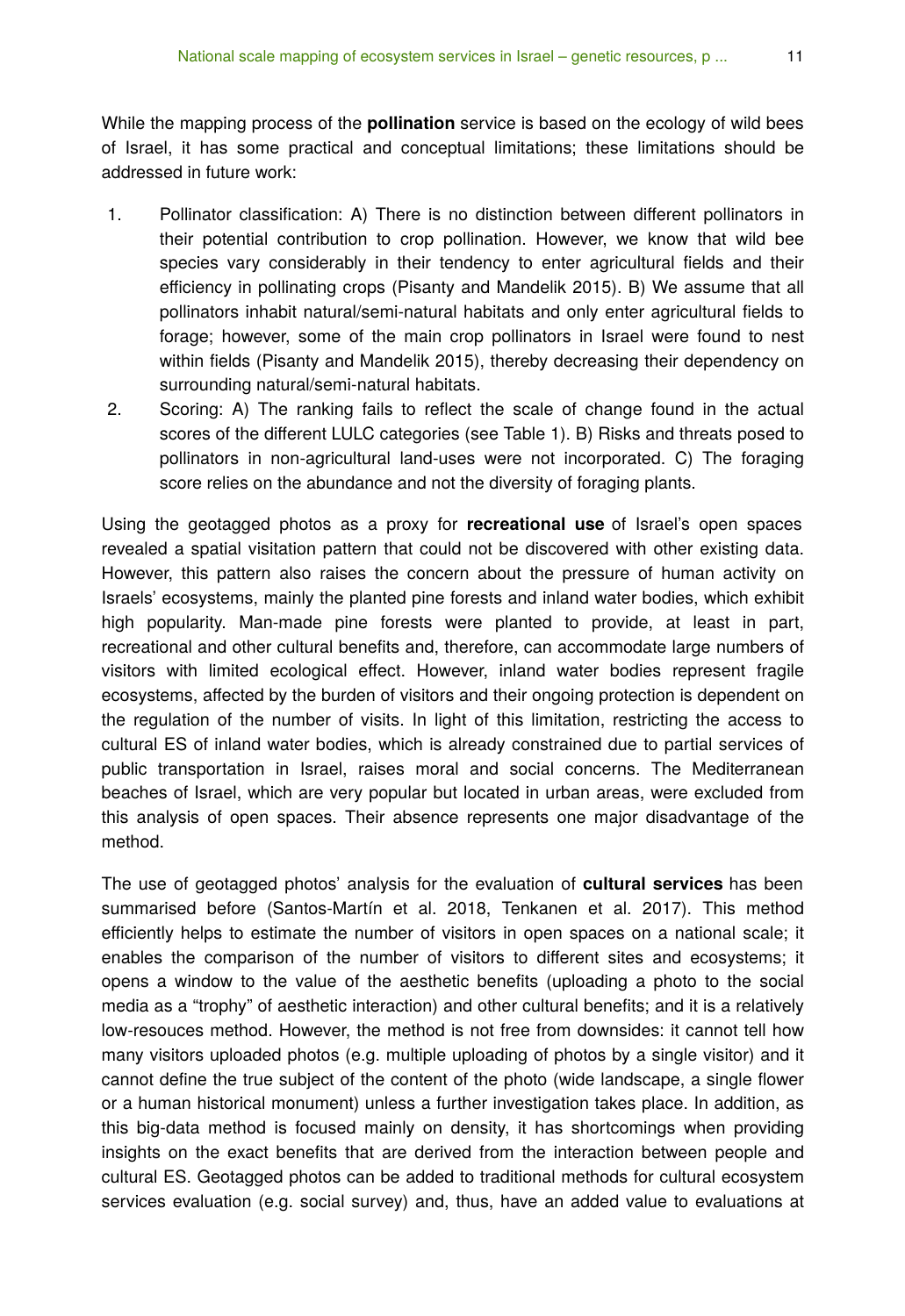national or other large scales. However, it should be complementary to traditional evaluation methods of cultural services.

In the broader view, even though the maps presented here are of three different types of services, some similarities can be seen. Some areas were observed, especially in the Mediterranean climate zone at the northern part of the country, to present relatively higher potential for pollination service as well as CWR diversity and are also preferred for recreational activities as concluded from the geotagged photo map. In the southern and arid part of the country, where vegetation is sparse, the link between cultural, biodiversity and other ES is probably weaker. Although genetic resources and pollination service are both related to biodiversity and, therefore, it is reasonable to see some overlaps in their hotspots, there are some major spatial differences. Some differences can be related to the fact that these two ES are based on different components of biodiversity, but others are due to method differences. On one hand, the pollination service was mapped using a model that can be easily extrapolated for the whole territory, but does not necessarily present the actual provisioning of the service. On the other hand, genetic resources were mapped based on observations representing real occurrences of the various species, but not necessarily the full picture due to partial and skewed sampling distribution.

It is also important to note that, in the present study, only the potential (pollination and genetic resources) and the real use (recreation) of ES were mapped. We have not quantified and mapped the demand for (all three) and the flow of (pollination and recreation) these services. Further data collection and research is needed for bridging the knowledge gap of these important aspects (Burkhard et al. 2014) in Israel. Therefore, in order to obtain a broader picture of the spatial distribution of ES provisioning in Israel, there is a need to overcome some of the drawbacks of the three mapped ones and to complete mapping of other ES, including their demand and flows, on the national scale. This full spatial picture of Israeli ES could raise the awareness of ES and their hotspots and would contribute to strategic decision-making for nature and open spaces at the country level.

## **Conclusions**

The mapping methods presented here are rather simple and require relatively little resources – manpower and data – in relation to the large area they cover. This simplification enables the visualisation of the value of important ES at a national scale that could not be achieved if more sophisticated techniques were used. However, its advantage is also its drawback. The resolution of the output is relatively low and its accuracy tends to be low as well, especially when inspecting particular areas or ecosystems. Thus, in subnational discussion and planning, this type of maps provides limited usage and could be misused. In other words, maps of ES at the national - or other large - scale ('simple' maps) can be very useful for strategic discussions amongst stakeholders and decision-makers and as a first step towards more complex and local mapping, but should be presented in their context in order to achieve their social and strategic purposes and to minimise their possible negative effects.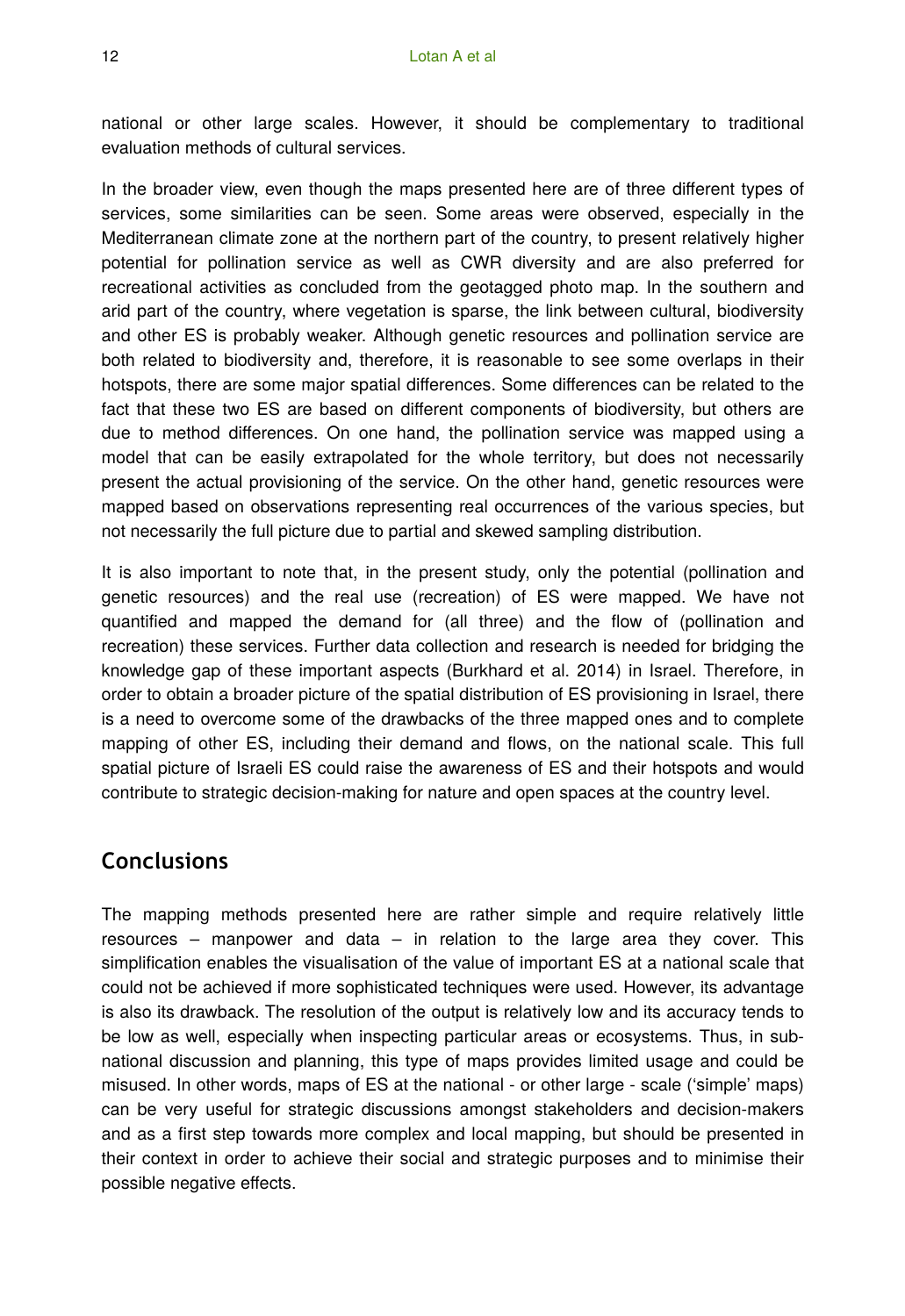## **Acknowledgements**

This work was part of the I-NEA project which is led by Hammarag and is supported by the Israeli Ministry of Environmental Protection, the Israeli Nature and Parks Authority, the National Jewish Fund and Yad-Hanadiv (Rothschild) foundation. We would like to thank the EU H2020 project ESMERALDA (Enhancing Ecosystem Services Mapping for Policy and Decision Making), grant agreement No 642007 for its support, especially for the professional input and advice of its members. We also thank Arnon Dag and Gideon Pisanty for their thoughtful and valuable input to the ranking process of the pollination service mapping.

## **References**

- Anikster Y, Manisterski J, Long DL, Leonard KJ (2005) Resistance to Leaf Rust, Stripe Rust, and Stem Rust inAegilopsspp. in Israel. Plant Disease 89 (3): 303-308. [https://](https://doi.org/10.1094/pd-89-0303) [doi.org/10.1094/pd-89-0303](https://doi.org/10.1094/pd-89-0303)
- Ashman T, Knight T, Steets J, Amarasekare P, Burd M, Campbell D, Dudash M, Johnston M, Mazer S, Mitchell R, Morgan M, Wilson W (2004) POLLEN LIMITATION OF PLANT REPRODUCTION: ECOLOGICAL AND EVOLUTIONARY CAUSES AND CONSEQUENCES. Ecology 85 (9): 2408‑2421.<https://doi.org/10.1890/03-8024>
- Barazani O, Perevolotsky A, Hadas R (2008) A problem of the rich: Prioritizing local plant genetic resources for ex situ conservation in Israel. Biological Conservation 141 (2): 596‑600. <https://doi.org/10.1016/j.biocon.2007.10.014>
- Blüthgen N, Klein A (2011) Functional complementarity and specialisation: The role of biodiversity in plant–pollinator interactions. Basic and Applied Ecology 12 (4): 282‑291. <https://doi.org/10.1016/j.baae.2010.11.001>
- Brittain C, Kremen C, Garber A, Klein A (2014) Pollination and Plant Resources Change the Nutritional Quality of Almonds for Human Health. PLoS ONE 9 (2): e90082. [https://](https://doi.org/10.1371/journal.pone.0090082) [doi.org/10.1371/journal.pone.0090082](https://doi.org/10.1371/journal.pone.0090082)
- Burkhard B, Kandziora M, Hou Y, Müller F (2014) Ecosystem Service Potentials, Flows and Demands – Concepts for Spatial Localisation, Indication and Quantification. LANDSCAPE ONLINE 34: 1‑32. <https://doi.org/10.3097/LO.201434>
- Burkhard B, Maes J (Eds) (2017) Mapping Ecosystem Services. Pensoft Publishers <https://doi.org/10.3897/ab.e12837>
- Castañeda-Álvarez N, Khoury C, Achicanoy H, Bernau V, Dempewolf H, Eastwood R, Guarino L, Harker R, Jarvis A, Maxted N, Müller J, Ramirez-Villegas J, Sosa C, Struik P, Vincent H, Toll J (2016) Global conservation priorities for crop wild relatives. Nature Plants 2 (4): 16022.<https://doi.org/10.1038/nplants.2016.22>
- Central Bureau of Statistics (CBS) (2016a) The social Survey 2014. [http://](http://www.cbs.gov.il/reader/?MIval=cw_usr_view_SHTML&ID=988) [www.cbs.gov.il/reader/?MIval=cw\\_usr\\_view\\_SHTML&ID=988](http://www.cbs.gov.il/reader/?MIval=cw_usr_view_SHTML&ID=988)
- Central Bureau of Statistics (CBS) (2016b) Tourism and Hotel Services Statistics Quarterly. [http://www.cbs.gov.il/reader/hotel/hot\\_nosim\\_new\\_eng.html](http://www.cbs.gov.il/reader/hotel/hot_nosim_new_eng.html)
- Cohen-Shacham E, Dayan T, Feitelson E, de Groot RS (2011) Ecosystem service trade-offs in wetland management: drainage and rehabilitation of the Hula, Israel.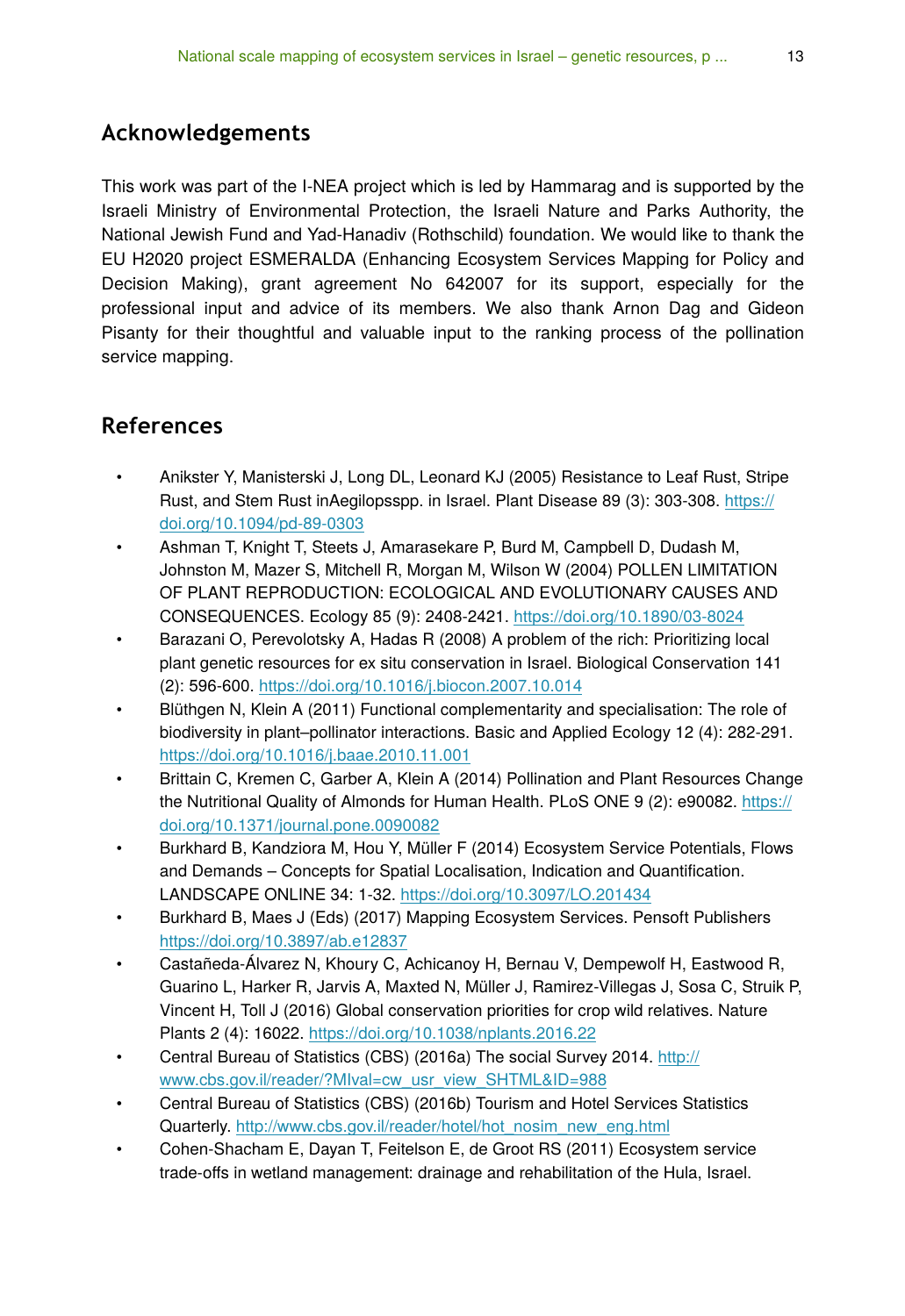Hydrological Sciences Journal 56 (8): 1582-1601. [https://](https://doi.org/10.1080/02626667.2011.631013) [doi.org/10.1080/02626667.2011.631013](https://doi.org/10.1080/02626667.2011.631013)

- Delaplane KS, Mayer DF (2000) Crop pollination by bees. CABI ublishing [https://](https://doi.org/10.1079/9780851994482.0000) [doi.org/10.1079/9780851994482.0000](https://doi.org/10.1079/9780851994482.0000)
- Divinsky I, Becker N, (Kutiel) PB (2017) Ecosystem service tradeoff between grazing intensity and other services - A case study in Karei-Deshe experimental cattle range in northern Israel. Ecosystem Services 24: 16‑27. [https://doi.org/10.1016/](https://doi.org/10.1016/j.ecoser.2017.01.002) [j.ecoser.2017.01.002](https://doi.org/10.1016/j.ecoser.2017.01.002)
- Eilers E, Kremen C, Greenleaf SS, Garber A, Klein A (2011) Contribution of Pollinator-Mediated Crops to Nutrients in the Human Food Supply. PLoS ONE 6 (6): e21363. <https://doi.org/10.1371/journal.pone.0021363>
- ESRI (2016) ArcGIS. 10.4.
- Fleischer A, Felsenstein D, Lichter M (2018) A Spatially Accurate Method for Evaluating Distributional Effects of Ecosystem Services. Ecological Economics 145: 451‑460. <https://doi.org/10.1016/j.ecolecon.2017.11.019>
- Garibaldi L, Steffan-Dewenter I, Kremen C, Morales J, Bommarco R, Cunningham S, Carvalheiro L, Chacoff N, Dudenhöffer J, Greenleaf S, Holzschuh A, Isaacs R, Krewenka K, Mandelik Y, Mayfield M, Morandin L, Potts S, Ricketts T, Szentgyörgyi H, Viana B, Westphal C, Winfree R, Klein A (2011) Stability of pollination services decreases with isolation from natural areas despite honey bee visits. Ecology Letters 14 (10): 1062‑1072.<https://doi.org/10.1111/j.1461-0248.2011.01669.x>
- Garibaldi LA, Steffan-Dewenter I, Winfree R, Aizen MA, Bommarco R, Cunningham SA, Kremen C, Carvalheiro LG, Harder LD, Afik O, Bartomeus I, Benjamin F, Boreux V, Cariveau D, Chacoff NP, Dudenhoffer JH, Freitas BM, Ghazoul J, Greenleaf S, Hipolito J, Holzschuh A, Howlett B, Isaacs R, Javorek SK, Kennedy CM, Krewenka KM, Krishnan S, Mandelik Y, Mayfield MM, Motzke I, Munyuli T, Nault BA, Otieno M, Petersen J, Pisanty G, Potts SG, Rader R, Ricketts TH, Rundlof M, Seymour CL, Schuepp C, Szentgyorgyi H, Taki H, Tscharntke T, Vergara CH, Viana BF, Wanger TC, Westphal C, Williams N, Klein AM (2013) Wild Pollinators Enhance Fruit Set of Crops Regardless of Honey Bee Abundance. Science 339 (6127): 1608-1611. [https://](https://doi.org/10.1126/science.1230200) [doi.org/10.1126/science.1230200](https://doi.org/10.1126/science.1230200)
- Hadas R, Kamenetsky R, Fragman-Sapir O (2009) Ex-situ conservation of Israel's native geophytes—Source for development of new ornamental crops. Israel Journal of Plant Sciences 57 (4): 277‑285. <https://doi.org/10.1560/ijps.57.4.277>
- Hernández-Morcillo M, Plieninger T, Bieling C (2013) An empirical review of cultural ecosystem service indicators. Ecological Indicators 29: 434-444. [https://doi.org/10.1016/](https://doi.org/10.1016/j.ecolind.2013.01.013) [j.ecolind.2013.01.013](https://doi.org/10.1016/j.ecolind.2013.01.013)
- Jacobs S, Spanhove T, Smet LD, Daele TV, Reeth WV, Gossum PV, Stevens M, Schneiders A, Panis J, Demolder H, Michels H, Thoonen M, Simoens I, Peymen J (2016) The ecosystem service assessment challenge: Reflections from Flanders-REA. Ecological Indicators 61: 715‑727. <https://doi.org/10.1016/j.ecolind.2015.10.023>
- Kennedy C, Lonsdorf E, Neel M, Williams N, Ricketts T, Winfree R, Bommarco R, Brittain C, Burley A, Cariveau D, Carvalheiro L, Chacoff N, Cunningham S, Danforth B, Dudenhöffer J, Elle E, Gaines H, Garibaldi L, Gratton C, Holzschuh A, Isaacs R, Javorek S, Jha S, Klein A, Krewenka K, Mandelik Y, Mayfield M, Morandin L, Neame L, Otieno M, Park M, Potts S, Rundlöf M, Saez A, Steffan-Dewenter I, Taki H, Viana BF, Westphal C, Wilson J, Greenleaf S, Kremen C (2013) A global quantitative synthesis of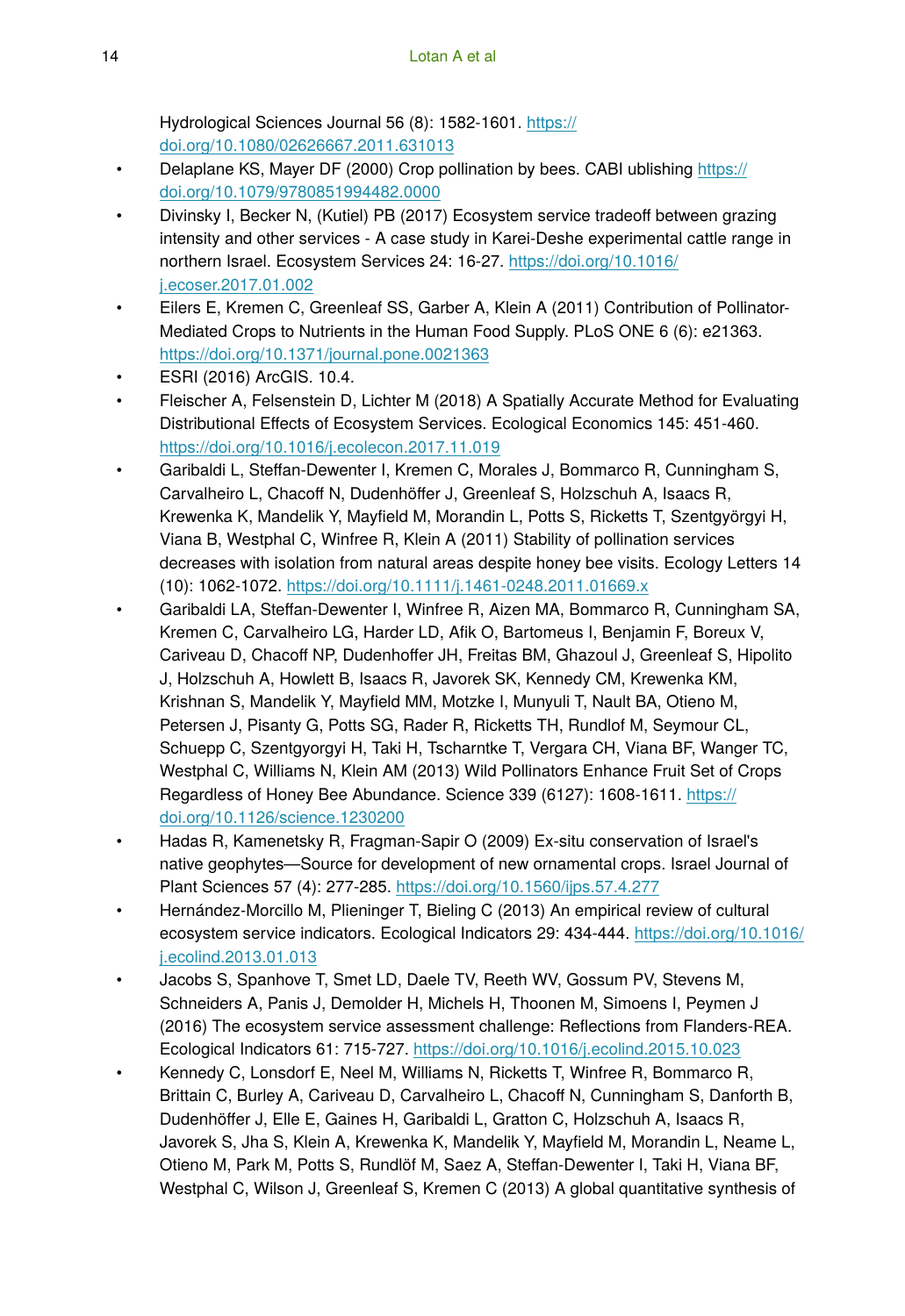local and landscape effects on wild bee pollinators in agroecosystems. Ecology Letters 16 (5): 584‑599. <https://doi.org/10.1111/ele.12082>

- Klatt BK, Holzschuh A, Westphal C, Clough Y, Smit I, Pawelzik E, Tscharntke T (2013) Bee pollination improves crop quality, shelf life and commercial value. Proceedings of the Royal Society B: Biological Sciences 281 (1775): 2013-2440. [https://](https://doi.org/10.1098/rspb.2013.2440) [doi.org/10.1098/rspb.2013.2440](https://doi.org/10.1098/rspb.2013.2440)
- Klein A-, Vaissiere BE, Cane JH, Steffan-Dewenter I, Cunningham SA, Kremen C, Tscharntke T (2007) Importance of pollinators in changing landscapes for world crops. Proceedings of the Royal Society B: Biological Sciences 274 (1608): 303-313. [https://](https://doi.org/10.1098/rspb.2006.3721) [doi.org/10.1098/rspb.2006.3721](https://doi.org/10.1098/rspb.2006.3721)
- Koniak G, Noy-Meir I, Perevolotsky A (2010) Modelling dynamics of ecosystem services basket in Mediterranean landscapes: a tool for rational management. Landscape Ecology 26 (1): 109‑124.<https://doi.org/10.1007/s10980-010-9540-8>
- Leonard KJ, Anikster Y, Manisterski J (2004) Patterns of Virulence in Natural Populations ofPuccinia coronataon Wild Oat in Israel and in Agricultural Populations on Cultivated Oat in the United States. Phytopathology 94 (5): 505-514. [https://](https://doi.org/10.1094/phyto.2004.94.5.505) [doi.org/10.1094/phyto.2004.94.5.505](https://doi.org/10.1094/phyto.2004.94.5.505)
- Levin N, Shmida A (2007) Determining Conservation Hotspots Across Biogeographic Regions Using Rainfall Belts: Israel as a Case Study. Israel journal of ecology & evolution 53: 31-5. URL: [https://scholars.huji.ac.il/noamlevin/publications/determining](https://scholars.huji.ac.il/noamlevin/publications/determining-conservation-hotspots-across-biogeographic-regions-using-rainfall)[conservation-hotspots-across-biogeographic-regions-using-rainfall](https://scholars.huji.ac.il/noamlevin/publications/determining-conservation-hotspots-across-biogeographic-regions-using-rainfall)
- Lotan A, Reuveni H, Rotem D, Gofer N, Bar-Ilan B, Koniak G (2015) Prioritizing Ecosystem services in the Ramat Menashe Biosphere Region in Cooperation with local Communities. *Nekudat Hen 2015 conference proceedings: 7-13*. [In Hebrew].
- Lotan A, Safriel U, Feitelson E (Eds) (2017) Israel Ecosystem Assessment, Interim Report. Hamaarag - Israel's National Nature Assessment Program. The Steinhardt Museum of Natural History. Tel-Aviv Universit [In Hebrew].
- Maes J, Liquete C, Teller A, Erhard M, Paracchini ML, Barredo J, Grizzetti B, Cardoso A, Somma F, Petersen J, Meiner A, Gelabert ER, Zal N, Kristensen P, Bastrup-Birk A, Biala K, Piroddi C, Egoh B, Degeorges P, Fiorina C, Santos-Martín F, Naruševičius V, Verboven J, Pereira H, Bengtsson J, Gocheva K, Marta-Pedroso C, Snäll T, Estreguil C, San-Miguel-Ayanz J, Pérez-Soba M, Grêt-Regamey A, Lillebø A, Malak DA, Condé S, Moen J, Czúcz B, Drakou E, Zulian G, Lavalle C (2016) An indicator framework for assessing ecosystem services in support of the EU Biodiversity Strategy to 2020. Ecosystem Services 17: 14‑23. <https://doi.org/10.1016/j.ecoser.2015.10.023>
- MEA (2005) Millennium ecosystem assessment. Ecosystems and human well-being: Synthesis. Island Press, Washington, D.C.
- Michener CD (2007) *The Bees of the World*, second edition. Johns Hopkins University Press, Baltimore, Maryland.
- Ollerton J, Winfree R, Tarrant S (2011) How many flowering plants are pollinated by animals? Oikos 120 (3): 321-326.<https://doi.org/10.1111/j.1600-0706.2010.18644.x>
- Orenstein D, Groner E, Argaman E, Boeken B, Preisler Y, Shachak M, Ungar E, Zaady E (2012) An Ecosystem Services Inventory: Lessons From the Northern Negev Long-Term Social Ecological Research (LTSER) Platform. Geography Research Forum 32: 96‑118.
- Oteros-Rozas E, Martín-López B, Fagerholm N, Bieling C, Plieninger T (2017) Using social media photos to explore the relation between cultural ecosystem services and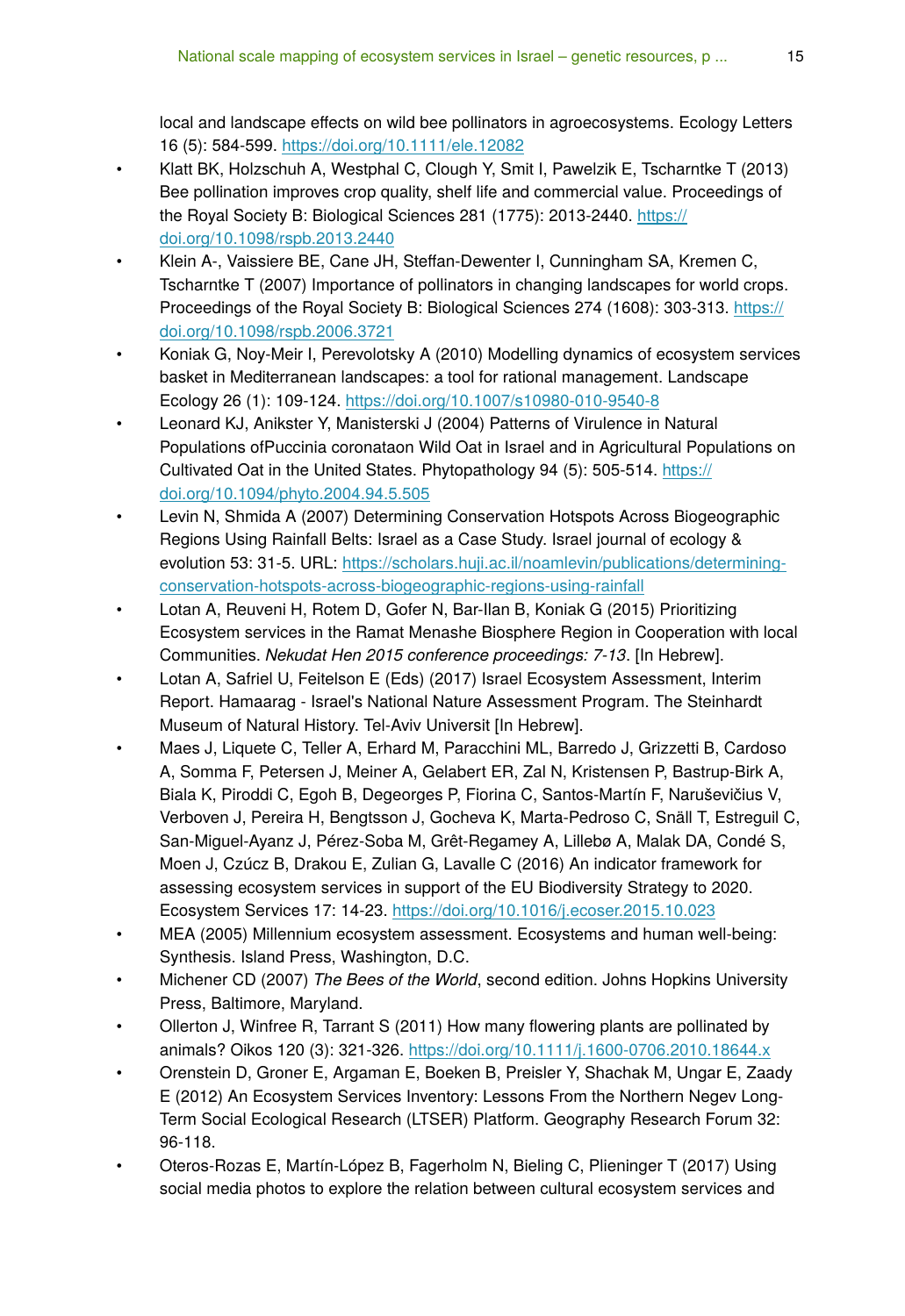landscape features across five European sites. Ecological Indicators [https://](https://doi.org/10.1016/j.ecolind.2017.02.009) [doi.org/10.1016/j.ecolind.2017.02.009](https://doi.org/10.1016/j.ecolind.2017.02.009)

- Peled Y, Shamir SZ, Shechter M, Rahav E, Israel A (2018) A new perspective on valuating marine climate regulation: The Israeli Mediterranean as a case study. Ecosystem Services 29: 83‑90. <https://doi.org/10.1016/j.ecoser.2017.12.001>
- Pisanty G, Klein A, Mandelik Y (2014) Do wild bees complement honeybee pollination of confection sunflowers in Israel? Apidologie 45 (2): 235‑247. [https://doi.org/10.1007/](https://doi.org/10.1007/s13592-013-0242-5) [s13592-013-0242-5](https://doi.org/10.1007/s13592-013-0242-5)
- Pisanty G, Mandelik Y (2015) Profiling crop pollinators: life history traits predict habitat use and crop visitation by Mediterranean wild bees. Ecological Applications 25 (3): 742‑752. <https://doi.org/10.1890/14-0910.1>
- Pisanty G, Afik O, Wajnberg E, Mandelik Y (2016) Watermelon pollinators exhibit complementarity in both visitation rate and single-visit pollination efficiency. Journal of Applied Ecology 53 (2): 360‑370.<https://doi.org/10.1111/1365-2664.12574>
- Portman M, Elhanan Y (2016) Ecosystem Services Assessment from the Mountain to the Sea: In Search of a Method for Land- and Seascape Planning. In: Gatrell J. J,PMHN (Ed.) Urban Sustainability: Policy and Praxis. 14. Springer, Cham. [https://](https://doi.org/10.1007/978-3-319-26218-5_3) [doi.org/10.1007/978-3-319-26218-5\\_3](https://doi.org/10.1007/978-3-319-26218-5_3)
- Sagie H, Ramon U (2015) Using an Agroecosystem Services Approach to Assess Tillage Methods: A Case Study in the Shikma Region. Land 4 (4): 938‑956. [https://](https://doi.org/10.3390/land4040938) [doi.org/10.3390/land4040938](https://doi.org/10.3390/land4040938)
- Santos-Martín F, Plieninger T, Torralba M, Fagerholm N, Vejre H, Luque S, Weibel B, Rabe S, Balzan M, Czúcz B, Amadescu CM, Liekens I, Mulder S, Geneletti D, Maes J, Burkhard B, Kopperoinen L, Potschin-Young M, Montes C (2018) *Report on Social Mapping and Assessment methods* Deliverable D3.1. EU Horizon 2020 ESMERALDA Project.
- Silverman BW (1986) Density Estimation for Statistics and Data Analysis. Chapman and Hall <https://doi.org/10.1007/978-1-4899-3324-9>
- Smith K, Loh E, Rostal M, Zambrana-Torrelio C, Mendiola L, Daszak P (2013) Pathogens, Pests, and Economics: Drivers of Honey Bee Colony Declines and Losses. EcoHealth 10 (4): 434‑445.<https://doi.org/10.1007/s10393-013-0870-2>
- Tenkanen H, Minin ED, Heikinheimo V, Hausmann A, Herbst M, Kajala L, Toivonen T (2017) Instagram, Flickr, or Twitter: Assessing the usability of social media data for visitor monitoring in protected areas. Scientific Reports 7 (1): . [https://doi.org/10.1038/](https://doi.org/10.1038/s41598-017-18007-4) [s41598-017-18007-4](https://doi.org/10.1038/s41598-017-18007-4)
- UK-NEA (2011) The UK National Ecosystem Assessment Technical Report. UNEP-WCMC, Cambridge.
- Vincent H, Wiersema J, Kell S, Fielder H, Dobbie S, Castañeda-Álvarez N, Guarino L, Eastwood R, Leόn B, Maxted N (2013) A prioritized crop wild relative inventory to help underpin global food security. Biological Conservation 167: 265-275. [https://](https://doi.org/10.1016/j.biocon.2013.08.011) [doi.org/10.1016/j.biocon.2013.08.011](https://doi.org/10.1016/j.biocon.2013.08.011)
- Williams G, Tarpy D, vanEngelsdorp D, Chauzat M, Cox-Foster D, Delaplane K, Neumann P, Pettis J, Rogers RL, Shutler D (2010) Colony Collapse Disorder in context. BioEssays 32 (10): 845‑846.<https://doi.org/10.1002/bies.201000075>
- Winfree R, Williams N, Dushoff J, Kremen C (2007) Native bees provide insurance against ongoing honey bee losses. Ecology Letters 10 (11): 1105-1113. [https://](https://doi.org/10.1111/j.1461-0248.2007.01110.x) [doi.org/10.1111/j.1461-0248.2007.01110.x](https://doi.org/10.1111/j.1461-0248.2007.01110.x)